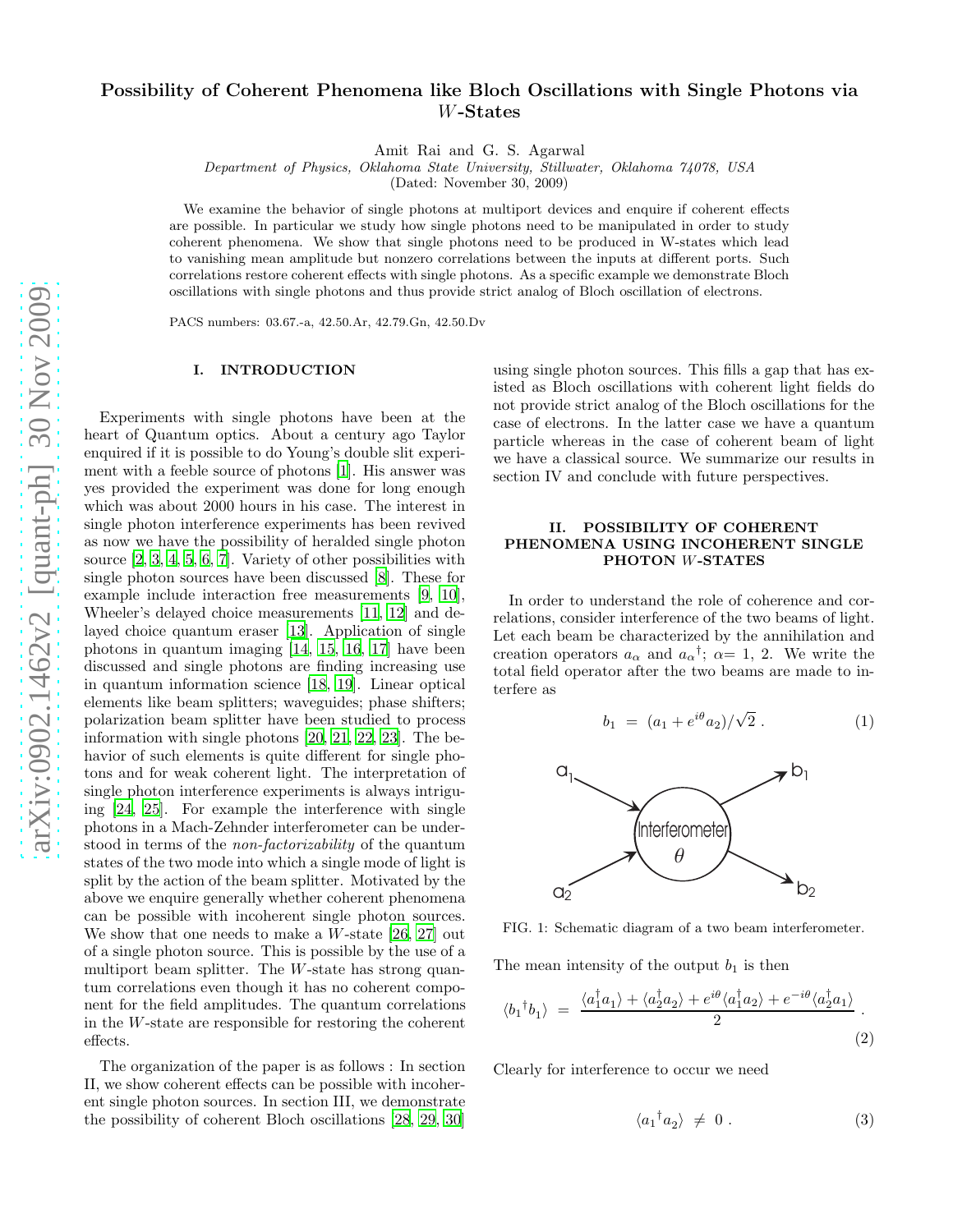If the two beams are in coherent states, then

$$
\langle a_1^{\dagger} a_2 \rangle = \langle a_1^{\dagger} \rangle \langle a_2 \rangle , \qquad (4)
$$

and thus interference obviously occurs. If on the other hand the input state were Fock state  $|n_1, n_2\rangle$ , then  $\langle a_1^{\dagger} a_2 \rangle = 0$  and no interference occurs in the mean intensity given by (2). We are required to have non-zero correlation (3). Thus one can consider an entangled state of the form

$$
|\psi\rangle = \frac{(|1,0\rangle + |0,1\rangle)}{\sqrt{2}}, \qquad (5)
$$

then

$$
\langle a_1^{\dagger} a_2 \rangle = \frac{1}{2} . \tag{6}
$$

Therefore for the observation of interference at the level of mean intensity one needs to have non-zero correlation which is possible with a state like  $(5)$  unless one is dealing with coherent beams of light.



FIG. 2: The figure shows the linear optical element with input fields  $a_p$  (for  $p=1, \ldots, N$ ) and output fields  $b_q$ .

Let us consider a more general situation with several inputs and several outputs for an optical element. We write the input-output relation as

$$
b_q = \sum_{p=1}^{N} G_{p,q} a_p , \qquad (7)
$$

where G depends on the linear optical element and is equal to  $\delta_{pq}$  in the absence of the optical element. If all the inputs are in coherent states with amplitudes  $\alpha_p$ , then

$$
\langle b_q \rangle \ = \ \sum G_{p,q} \alpha_p \ , \tag{8}
$$

and

$$
\langle b_q^{\dagger} b_q \rangle = |\langle b_q \rangle|^2 \equiv \left| \sum_p G_{p,q} \alpha_p \right|^2. \tag{9}
$$

On the other hand if the inputs are incoherent, then we loose all coherent effects

$$
\langle b_q^{\dagger} b_q \rangle \equiv \sum_p G_{p,q}^* G_{p,q} \langle a_p^{\dagger} a_p \rangle . \tag{10}
$$

The question is− how can one restore the interference effects with single photons. In order to see what is needed to restore the interference effects we use (7) and write the output intensity in the form

$$
\langle b_q^\dagger b_q \rangle \equiv \sum_{r,s} G_{q,r}^* G_{q,s} \langle a_r^\dagger a_s \rangle . \tag{11}
$$

Therefore for ensuring the interference effects of the type implied by (9), we need to have

$$
\langle a_r^{\dagger} a_s \rangle \neq 0 \ \forall \, r, s \tag{12}
$$

even if  $\langle a_r \rangle = 0$ . One may be able to find several states satisfying (12) we have found that if the input fields are in a  $W$  state, then  $(12)$  holds. Let us represent the input single photon state as a W state

$$
|\psi\rangle \equiv \sum_{p=1}^{N} c_p |1_p, \{0\}\rangle,
$$
  

$$
\sum_{p} |c_p|^2 = 1,
$$
 (13)

and where  $|1_p, \{0\}\rangle$  denotes single photon at the  $p^{th}$  input and no photons at the remaining inputs. Traditionally one takes  $c_p = 1/\sqrt{N}$  but it is not essential. The W-state has the unusual property

$$
\langle a_p^{\dagger} a_q \rangle = c_p^{\ast} c_q, \langle a_p \rangle = 0 \; ; \tag{14}
$$

and hence the output (in Eq. (11)) becomes

$$
\langle b_q^\dagger b_q \rangle = \left| \sum_p G_{p,q} c_p \right|^2. \tag{15}
$$

Thus the W-state for a single photon behaves like a coherent input for observations of interference at the level of mean intensity. We have thus proved that any  $W$ -state of the form (13) would exhibit interference phenomena like that exhibited by a coherent state if the amplitude of the coherent state is substituted for the quantum amplitudes in the superposition (13).

We next discuss the arrangement that can produce the W-state  $(13)$ . In the Fig. 3 we show how using a multiport optical splitter [\[31,](#page-5-30) [32](#page-5-31)] one can produce single photon  $W$ -state starting from a heralded single photon source which has been used by many workers. We show in the Fig. 4 the distribution of  $|c_p|$  produced by the arrangement of the Fig. 3. In the next section we present an illustrative example of the use of the W-state in producing coherent effects.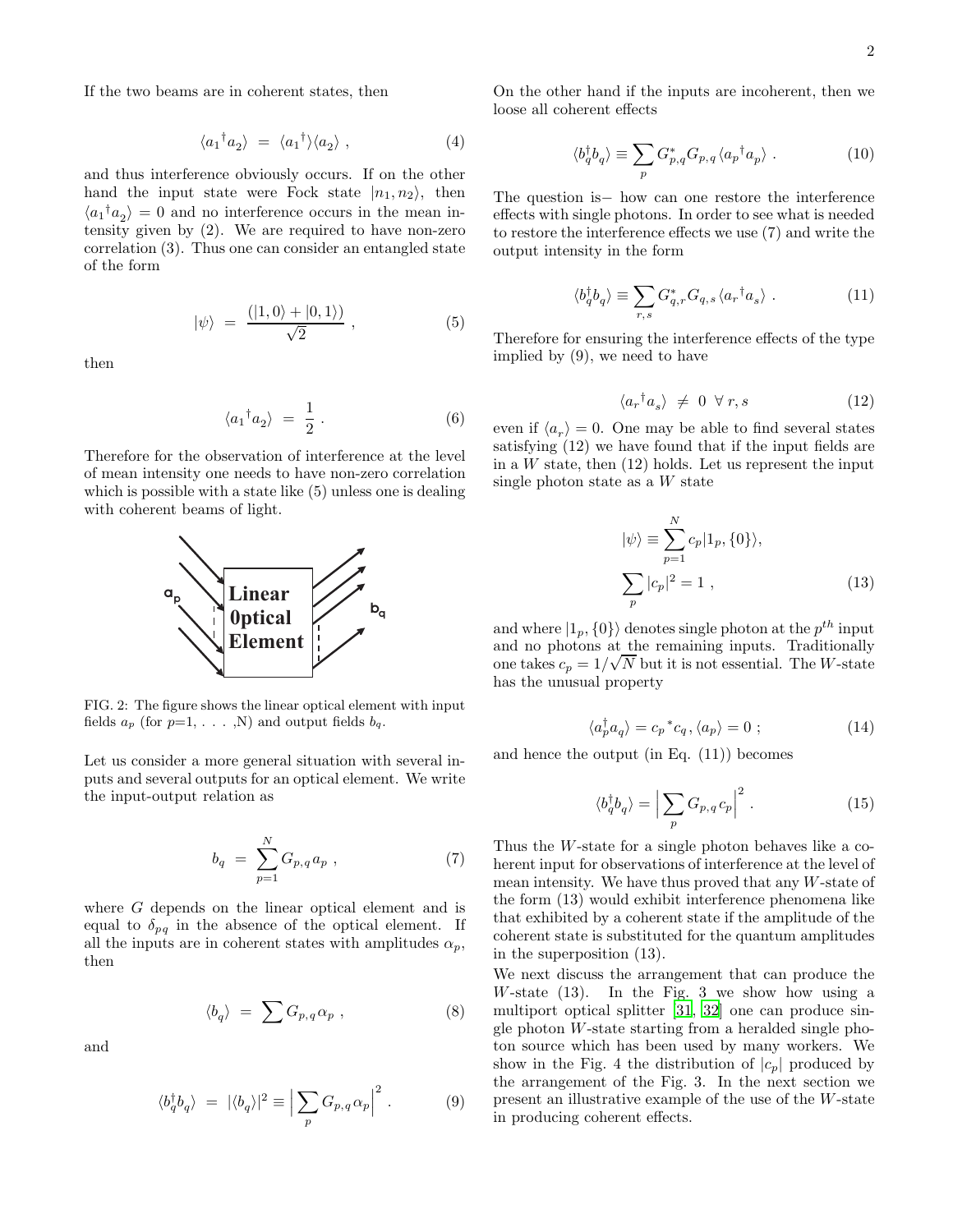

FIG. 3: (Color online) Figure shows the scheme for generating the required input W-state. The thick red line is the mirror with 100% reflectivity. The double arrow indicates a heralded single photon from a source like parametric downconverter. All black lines show vacuum fields at open ports. The transmissivity of the beam splitter is T. The output intensities at different ports are given by  $---TR^2/2, TR/2, T/2, T/2, TR/2, TR^2/2---$ 



FIG. 4: (Color online) Figure shows distribution of  $|c_p|$  as a function of p.

## III. COHERENT BLOCH OSCILLATIONS USING SINGLE PHOTON W-STATES AS INPUT TO COUPLED WAVEGUIDES

The demonstration of Bloch oscillations using optical elements has attracted considerable attention. It turned out that such a coherent phenomena which was first discussed in the context of motion of electrons [\[28\]](#page-5-27) in a periodic potential and an electric field can be demonstrated using simple optical structures and coherent light beams [\[29,](#page-5-28) [30](#page-5-29)]. In view of the current interest in single photon states it is natural to explore the possibility of Bloch oscillations with single photons. This would be strict quantum analog of electronic Bloch oscillations. On the basis of our discussion in Sec II, we show that Bloch oscillations with single photons are indeed possible provided we prepare single photons in a W-state.

We consider an array of  $N$  evanescently coupled singlemode waveguides [\[33,](#page-5-32) [34\]](#page-5-33), with a linearly varying refractive index across the array. The mode for the field in the  $p^{th}$  waveguide is described by the annihilation operator  $a_p(t)$ . These obey Bosonic commutation relations. The Hamiltonian in terms of the Heisenberg operators can be written in the form

$$
H = \hbar \sum_{p} \delta p a_p^{\dagger} a_p + \hbar \sum_{p} J(a_p^{\dagger} a_{p+1} + a_{p+1}^{\dagger} a_p) , \tag{16}
$$

where  $J$  is the coupling between the nearest neighbor waveguides and the sum is over nearest neighbors. The refractive index of  $p^{th}$  waveguide depends on the index  $p$ of the waveguide. Note that in the electron problem the first term in (16) corresponds to the electric field and the second term to the periodic potential. The Heisenberg equations of motion are

$$
\dot{a}_p = -i\delta p a_p - iJ(a_{p+1} + a_{p-1}), \qquad (17)
$$

Because of the linearity of the equations (17); the Heisenberg operators at time  $t$  can be expressed in terms of the operators at time  $t = 0$ 

$$
a_p(t) = \sum_q G_{p,q}(t) a_q(0) , \qquad (18)
$$

where

<span id="page-2-0"></span>
$$
\dot{G}_{p,q}(t) = -i\delta p \, G_{p,q} - iJ \left( G_{p+1,q} + G_{p-1,q} \right) \,, \tag{19}
$$

and where the initial condition is

$$
G_{p,q}(0) = \delta_{pq} . \tag{20}
$$

It should be borne in mind that the parameter  $t$  is related to the propagation distance by  $t = zn/c$  where n is the refractive index for the mode of the waveguide. For large number of waveguides, the Eq. [\(19\)](#page-2-0) can be solved in terms of Bessel functions. The method of solution is similar to the one in Ref. [\[29](#page-5-28)] and is based on the use of Fourier series representation. The result can be written as [\[35](#page-5-34)]

$$
G_{p,q}(t) = \exp\left[i\alpha q \tau + \frac{i(p-q)(\alpha \tau - \pi)}{2}\right]J_{q-p}[\frac{4}{\alpha}\sin(\frac{\alpha \tau}{2})], \tau \equiv Jt, \alpha = \delta/J.
$$
\n(21)

We can calculate the output for different initial states of single photon. Consider an arrangement of  $2N$  wave-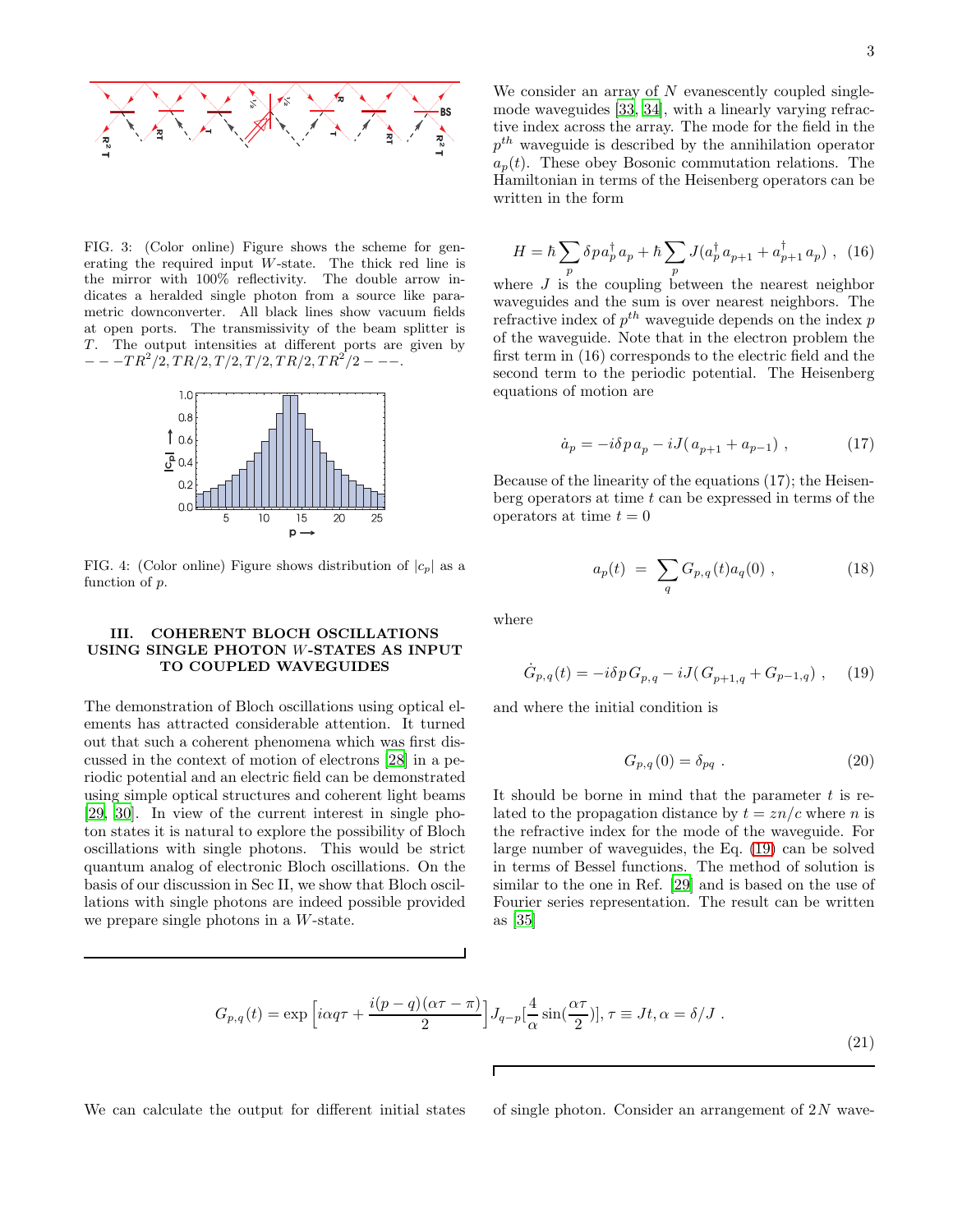guides. Let single photon be launched in the  $N^{th}$  waveguide. Then the output distribution is given by

$$
I_p = \langle a_p^{\dagger}(t)a_p(t) \rangle
$$
  
=  $\left| G_{p,N}(t) \right|^2$   
=  $\left| J_{p-N} \left[ \frac{4}{\alpha} \sin(\frac{\alpha \tau}{2}) \right] \right|^2$ . (22)



FIG. 5: (Color online) Figure shows the variation of output intensity distribution  $I_p$  for a single waveguide excitation as a function of  $\tau$  for  $p=1, \ldots, 26$ . The parameter  $\alpha$  is  $\alpha = 0.5$ .



FIG. 6: (Color online) Figure shows the Bloch oscillation for a Gaussian excitation. The number of waveguides in the system is 26 and the parameter for the Gaussian beam are chosen as  $\sigma = 3.6$ , and  $\bar{p} = 13$ . The parameter  $\alpha$  is  $\alpha = 0.5$ .

This is shown in the Fig. 5. The behavior is determined by the zeroes of the Bessel function.

Next we consider the well known coherent Bloch oscillation when the input to each waveguide is in a coherent state with amplitude  $\alpha_p$ . In order to exhibit Bloch oscillations one needs fairly wide distribution of fields at different inputs. We assume as in the work of Peschel et al. [\[29](#page-5-28)], a Gaussian distribution of  $\alpha_p$  i.e. we assume  $\alpha_p \sim \exp[-(p-\bar{p})^2/2\sigma^2]$  upto a constant. The resulting Bloch oscillation is shown in the Fig. 6.

Next we show how the quantum correlations in a  $W$ -state enable us to obtain coherent Bloch oscillations with single

photons. For this purpose we assume that the input to the waveguides is from the multiport device of the Fig. 3. The state of the field at the input would be given by Eq (13) with a distribution of  $c_p$ 's given by the Fig. 4. The amplitudes  $c_p$ 's would in principle have complex phase factors associated with the propagation distance from the beam splitter BS to the 100% mirror and back. These factors have been set as unity. For single photon in a W-state we get

$$
I_p = \left| \sum_q G_{p,q}(t) c_q \right|^2, \qquad (23)
$$



FIG. 7: (Color online) Figure shows the Bloch oscillation for a W-state. The parameter  $\alpha$  is chosen as  $\alpha = 0.5$  and the number of waveguides in the system is 26.

where we use  $c_q$ 's from the Fig. 4. This distribution of the intensity is shown in the Fig. 7. In this case we recover the coherent Bloch oscillations even though we use incoherent single photons. This is possible due to the quantum correlations implicit in the W-state of single photons. The similarity between Figs. 6 and 7 is striking. This is because of the similarity of the results (9) and (15). In order to produce the pattern in Fig. 6 with single photons we need an optical device which would produce a distribution of  $c_p$ 's (in Eq. (13)) given by a Gaussian distribution.

An understanding of the Bloch oscillation resulting from (23) can be obtained by using Fourier space [\[36\]](#page-5-35). Let us write

$$
c_q = \frac{1}{\sqrt{2\pi}} \int_{-\pi}^{\pi} \tilde{c}(k) e^{ikq} dk ,
$$
  

$$
\tilde{c}(k) = \frac{1}{\sqrt{2\pi}} \sum_{q} c_q e^{-ikq}
$$
 (24)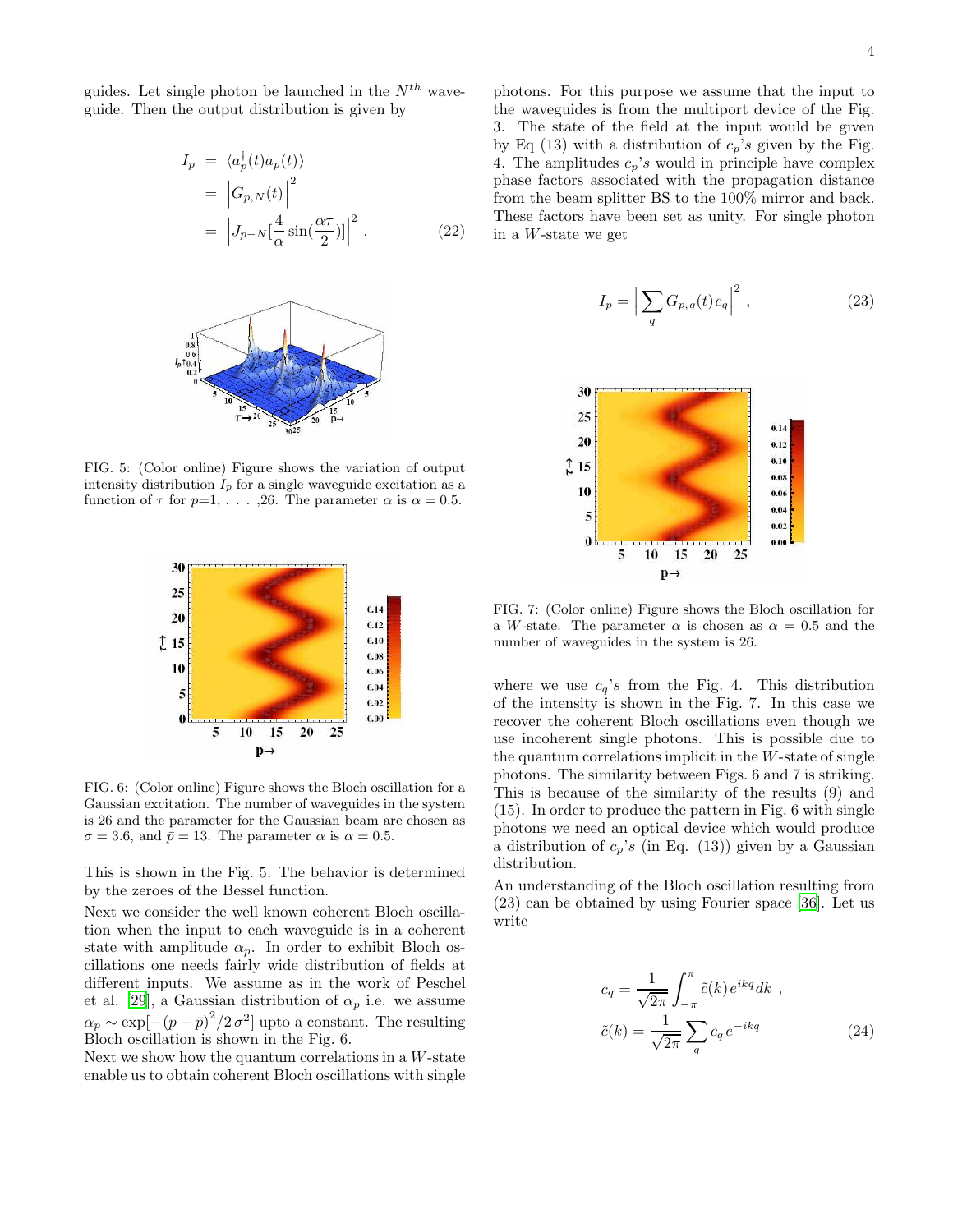Then (23) can be written as



FIG. 8: Figure shows the distribution of  $|\tilde{c}(k)|^2$  as a function of k.

This in fact was an intermediate step in the derivation of (21). For the  $c_q$  given by the Fig. 4, the distribution  $|\tilde{c}(k)|^2$ is shown in the Fig. 8. The distribution is centered at zero and has a width, at half height, 0.31, which is quite small in comparison to the range of k values  $[-\pi \text{ to } \pi]$ . Thus an estimate of the behavior of the integral in (25) can be obtained by expanding the exponential around  $\alpha t$  i.e. we set  $k \sim (\alpha t + \delta)$  and approximate

$$
\exp\left[\frac{2i}{\alpha}[\sin(k) - \sin(k - \alpha t)]\right] \approx \exp\left[\frac{2i}{\alpha}\sin(\alpha t) - \frac{4i}{\alpha}\delta\sin^2(\frac{\alpha t}{2})\right],\tag{26}
$$

We have retained terms to lowest order in  $\delta$ . On substituting (26) in (25) we get

$$
I_p \cong \frac{1}{2\pi} \Big| \int \tilde{c}(\delta) e^{i\delta(p - \frac{4}{\alpha}\sin^2(\frac{\alpha t}{2}))} \exp\left[i p \alpha t + \frac{2i}{\alpha}\sin(\alpha t)\right] d\delta \Big|^2 , \qquad (27)
$$

$$
\approx |c_{\bar{p}}|^2, \bar{p} \equiv \left(p - \frac{4}{\alpha}\sin^2(\frac{\alpha t}{2})\right). \tag{28}
$$

The structure shown in the Fig. 7 is in conformity with the approximate formula (28). The revivals in the intensity distribution are related to the zeros of  $\sin^2(\alpha t/2)$ .

Finally note that the observation of the single photon Bloch oscillation would require (a) heralded source of single photons of the type used in Refs. [\[5,](#page-5-4) [6,](#page-5-5) [7](#page-5-6), [22\]](#page-5-21) (b) waveguide structures as for example the ones employed in Refs. [\[22,](#page-5-21) [33,](#page-5-32) [34](#page-5-33), [37\]](#page-5-36) (c) mirror assembly of the type discussed by Zukowski et al. [\[31](#page-5-30)]. Since all the relevant optical elements are currently in use, the observation of Bloch oscillations with single photons should be possible.

### IV. CONCLUSIONS

To conclude, we investigated generally how one can observe the coherent effects with incoherent single photon sources. For this purpose one has to convert single photon source into something with a spatial waveform. We used a multiport beam splitter to prepare single photon W-state. Note that recently one has demonstrated several other interesting possibilities to produce single photon sources with required waveforms [\[38](#page-5-37), [39\]](#page-5-38). Further by using other types of multiport devices like the ones discussed in Ref [\[31\]](#page-5-30) we can make the magnitudes of all  $c_p$  same. As an application we consider the propagation of light in waveguide array and explored the possibility of observing Bloch oscillations with single photons. Our results show that the Bloch oscillations are possible with single photon  $W$ -state. The quantum correlations in the W-state are responsible for restoring the Bloch oscillations. There are number of other possibilities using Wstate for single photons. For example a phase object in